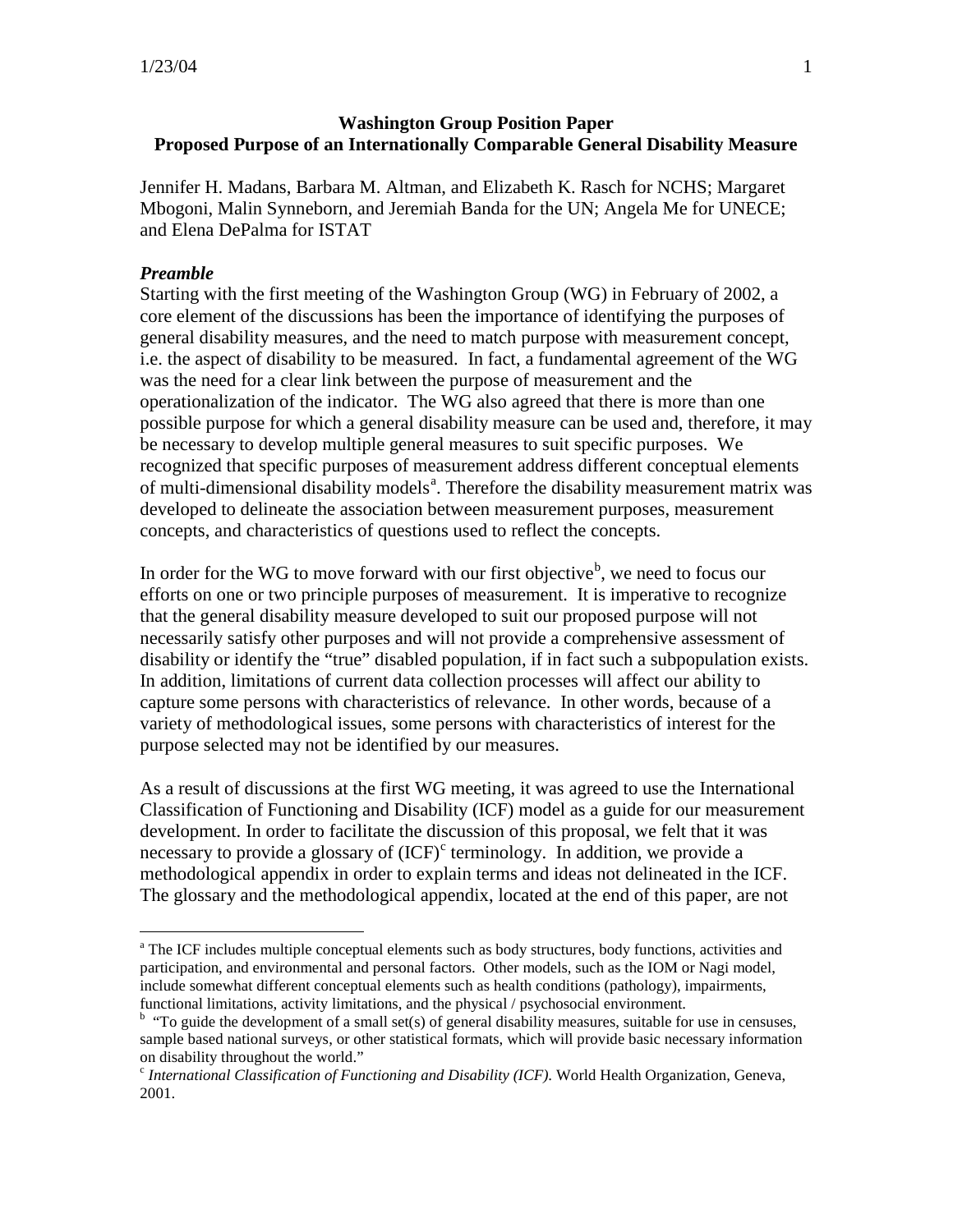presented as stand-alone elements. They are intended to be tools to facilitate discussions of the proposed purpose. Standardized concepts and terminology are used, to the extent possible, to contribute to greater international comparability of measurement methods and outcomes.

## *Identification of purposes*

The Worl[d](#page-1-0) Programme of Action concerning Disabled Persons (WPA)<sup>d</sup> provides a valuable guide for conceptualizing the uses of data on disability. The three major goals of the World Programme of Action are equalization of opportunities, rehabilitation and prevention. Based on discussions at the first meeting of the WG, a tentative outline of purposes and measurement concepts was developed. These elements were crafted into a draft of a disability measurement matrix presented at the second WG meeting. Elaboration of the matrix identified both individual and population or aggregate level purposes and matched them to general disability concepts. Due to our emphasis on census and survey methodologies, we have chosen to limit our selection of purposes to those at the population level. We concluded that general measures, necessary for large surveys, are not well suited to addressing purposes at the individual level, which require measures that capture detailed individual characteristics.

We believe that the purpose/s selected should meet two criteria:

- 1) Relevance: Is the purpose of relatively equal importance across countries with respect to policy (i.e. a central theme)?
- 2) Feasibility: Is it possible to collect the proposed information using a comparable general disability measure that includes a small set (1-4) of census-like questions?

Based on the matrix as presented at the second WG meeting, we selected three major classes of purposes for identifying persons with disabilities at the aggregate level: 1) to provide services, including the development of programs and polices for service provision and the evaluation of these programs and services, 2) to monitor the level of functioning<sup>1</sup> in the population, and 3) to assess equalization of opportunities. The provision of services at the population level includes, but is not limited to, addressing needs for housing, transportation, assistive technology, vocational or educational rehabilitation, and long-term care. Monitoring levels of functioning<sup>1</sup> includes estimating rates and analyzing trends. The level of functioning in the population is considered a primary health and social indicator, which characterizes the status of the population in a society. The assessment of equalization of opportunity involves monitoring and evaluating outcomes of anti-discrimination laws and policies, and service and rehabilitation programs designed to improve and equalize the participation of persons with impairments<sup>3</sup> in all aspects of life. The intent of these purposes for measurement is consistent with that of the World Programme of Action concerning Disabled Persons, which outlines major goals for policy formulation and program planning, internationally. The common goal is to promote the participation of persons with disabilities in all aspects of life by preventing the onset and consequences of impairments<sup>3</sup>, promoting optimal levels of functioning<sup>1</sup>, and equalizing opportunities for participation.<sup>2</sup>

<span id="page-1-0"></span>d *World Programme of Action concerning Disabled Persons*, United Nations, New York, 1983.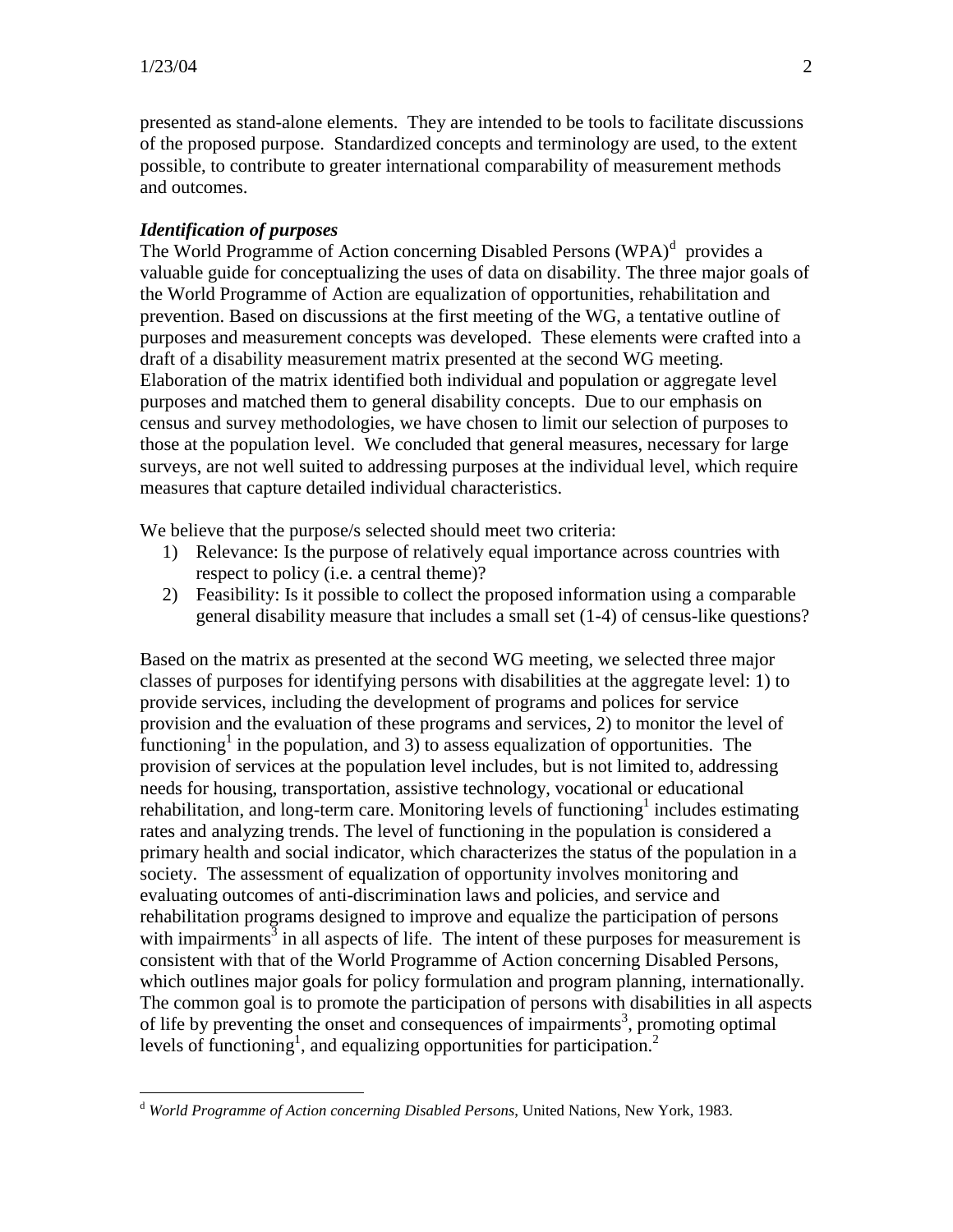In this paper, each of the three major purposes for measurement at the population level is evaluated for international relevance and feasibility of implementation. The purpose we select should also be one that facilitates valid cross-national comparisons. Using measures that are minimally influenced by culture and context optimizes international comparisons by capturing a comparable population across countries.

# *Evaluation of purposes: relevance and feasibility*

### Provision of Services:

The need to identify the population of persons who may require specialized services or assistance is clearly important at the international level, as expressed in the WPA as well as at the first meeting of the WG. Rehabilitation, which is one of the three basic components of the WPA for example, addresses the need to provide persons with tools to change his or her life. Therefore identifying persons who require rehabilitation or other specialized services is an important element of data that should be collected. However, measures related to provision of services require detailed information about the person and may require detailed information about the environment<sup>4</sup>, as in the case of addressing vocational rehabilitation needs. It is not always feasible to obtain the necessary level of detail to address the purpose of service provision with a small set of questions as required in a census format. Because of the greater need for detail, this purpose is better suited to a module or extended question set that can capture more extensive information on individual and environmental characteristics. Level of service provision and types of services provided are also highly variant across cultures making comparability difficult. While the purpose of service provision meets the criteria for relevance, it does not meet the criteria for feasibility of implementation using a small set of questions.

#### Monitoring the level of functioning in the population:

Maximizing the level of functioning in a population is an outcome of one goal of the WPA. Monitoring the level of functioning<sup>1</sup> in the population was acknowledged as an important purpose for disability measurement at the first WG meeting since it is used to track progress and evaluate interventions at the population or aggregate level. Some measure of functioning in the community is often used as a general indicator of health in the population. Since functioning<sup>1</sup> encompasses the conceptual domains of body functions<sup>5</sup> and structures<sup>6</sup> as well as activities<sup>7</sup> and participation<sup>2</sup>, it can be represented by a variety of measures at any or all of these levels. However, most general indicators of population functioning target participation as a way to summarize the consequences of functioning in other domains. Participation requires the most complex measurement strategies as it involves at least three elements of measurement: *willful actions<sup>8</sup>*, specific tasks<sup>9</sup> and organized activities<sup>10</sup>, which are all influenced by the environmental context (see Measurement Appendix for an explanation of the concept to measurement transition). The most basic level of measurement of functioning is associated with willful or purposeful bodily or sensory actions such as walking, bending, reading, or speaking. A more complex level of functioning relates to performing *specific tasks<sup>9</sup>* , such as dressing, shopping, and doing laundry. More commonly, the level of functioning in the population is targeted to the third most complex element, *organized activity*<sup>10</sup>, including participation.<sup>2</sup> The level of participation in the community reflects the outcome of the combined effects of *willful actions<sup>8</sup>* and *specific tasks<sup>9</sup>* as they are combined to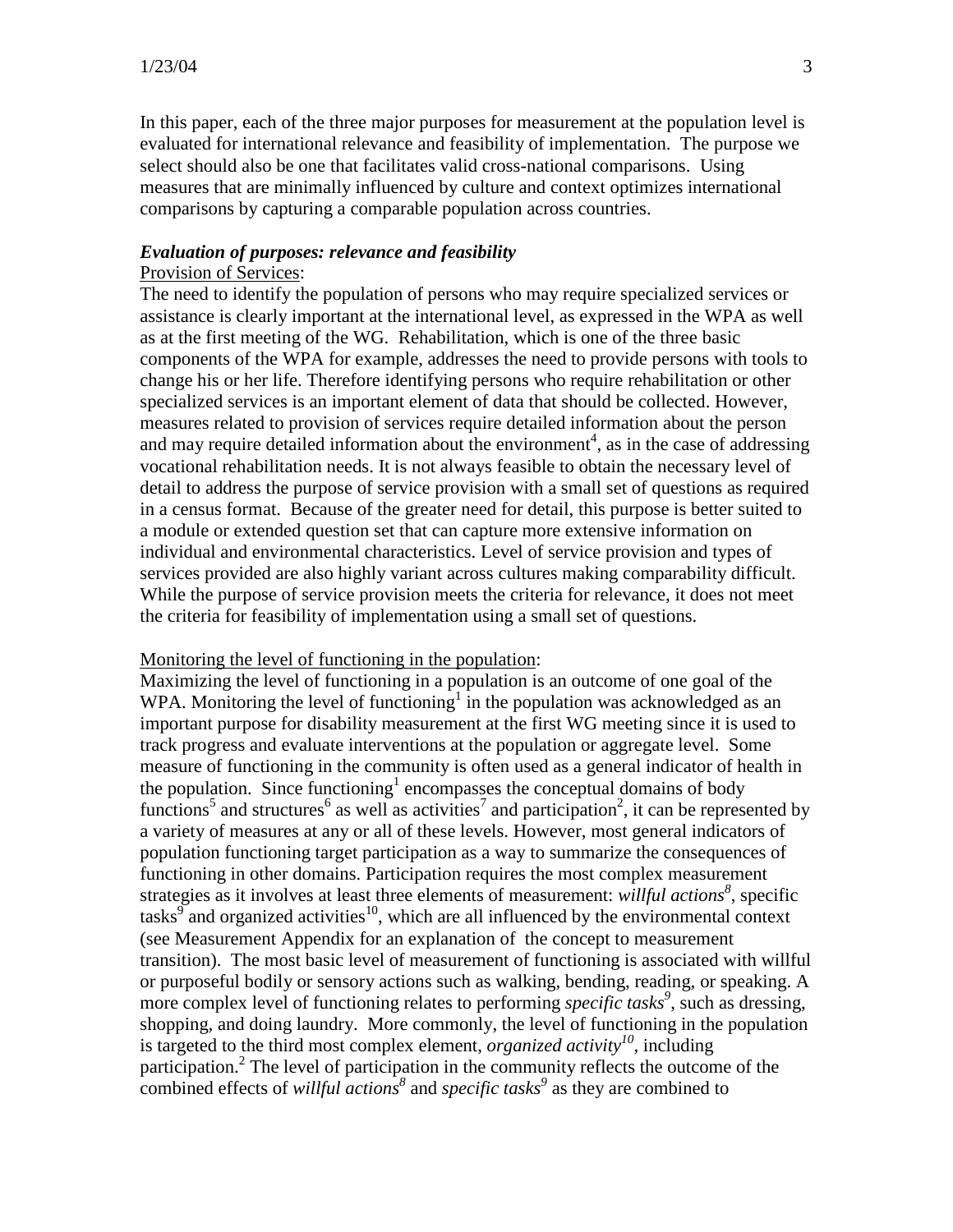accomplish an *organized activity*<sup>11</sup> within the environmental context and with the available accommodations. Persons with impairments who have adequate accommodations and favorable environments may have no participation limitations, similar to persons with minimal or no impairments. Therefore, it may also be useful to measure environments as mediators of impairment and actions, tasks, or activities. Monitoring functioning as it is presently defined by the ICF is a very complicated process involving components of measurement not yet fully developed.

An example of a contemporary measure currently used to monitor population functioning comes from the U.S. 2001 National Health Interview Survey. Information on participation is obtained from the following question: "*Are you limited in the kind or amount of work you can do because of a physical, mental, or emotional problem?*" An affirmative response to this question identifies persons with limitations in participation in the work role because of a health problem. Persons with impairments who have succeeded in adapting to their impairments may not experience work role participation limitations, and would not be identified as having a disability by this question. Therefore, they cannot be distinguished from other persons without impairments. Since the goal of monitoring functioning is to track the proportion of persons in the population who actually experience participation limitations, this approach is the most appropriate. If, however, we want to know about persons with impairments who successfully accommodate, this measure is inadequate.

Monitoring functioning presents a problem of response comparability. Since the standard against which persons rate their health, activity<sup>7</sup> and participation<sup>2</sup> in a community is culturally and environmentally determined, attaining comparability in responses presents a problem, particularly at the international level. Disability models (such as the ICF or IOM models) represent disability as a multi-dimensional phenomenon that occurs along a continuum. For dimensions such as body functions<sup>5</sup> and structures<sup>6</sup> as well as more basic activity which is represented by measures of willful actions<sup>8</sup>, the standard against which respondents rate themselves is more explicit. For dimensions composed of more complicated activities, represented by measures such as performance of specific tasks<sup>9</sup> and organized activities,  $^{10}$  also reflecting participation<sup>2</sup>, the standard is less explicit and therefore leaves more room for respondent interpretation. Since respondents' subjective interpretations are, to some degree, socially determined, it is more difficult to achieve comparability between respondents in measures of complicated activity (such as organized activities or role participation $11$ ) than in measures of impairment, such as blindness, deafness or loss of limbs. This is particularly true at the international level where cultures, environments, and resources vary widely. Thus, the purpose of monitoring the level of functioning in the population meets the criteria for relevance, but does not meet the criteria for feasibility of implementation primarily due to the problem of international comparability.

#### Assessing equalization of opportunity:

Both the WG meetings and the WPA are consistent in their emphasis on the importance of assessing equalization of opportunities. While assessment of equalization of opportunities might seem to require measurement of activities and participation, such an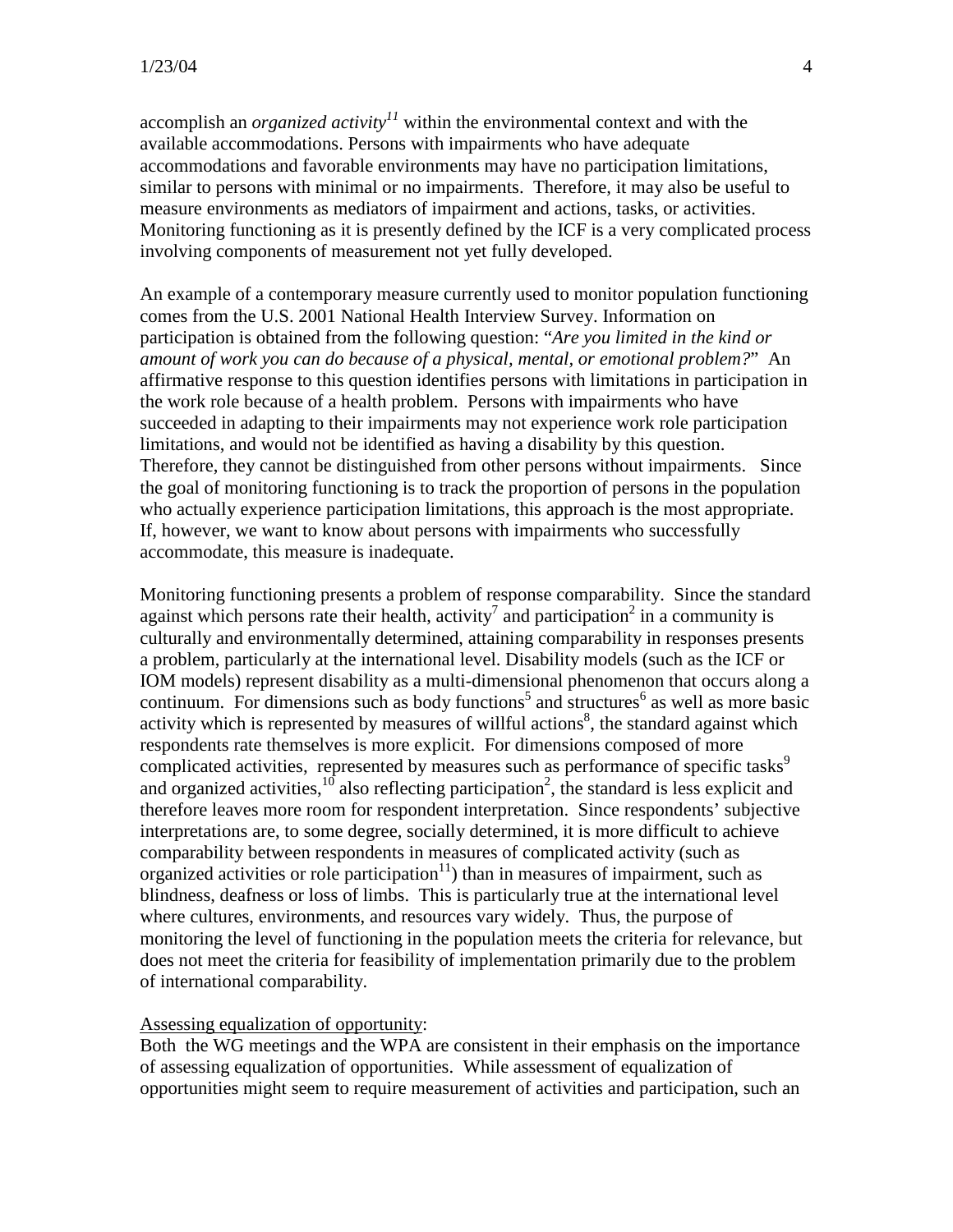approach does not help to identify changes in the level of participation in the population in response to changes in opportunities. If we approach the assessment of equalization of opportunity without trying to tie impairment directly to participation, through the measurement of participation limitation, we reduce some of our methodological problems.

In the equalization of opportunity approach we are careful to measure the impairment separately from the organized activity, representing elements of participation. Disentangling the conceptual dimensions of impairment from participation provides the opportunity to determine the intervening mechanisms that facilitate or interfere with performance of tasks and organized activity. This separation differentiates approaches for the purpose of monitoring functioning in the population and for the purpose of assessing equalization of opportunity. When assessing opportunity equalization, *the connection between disability elements is made during analysis*, whereas for monitoring functioning *the connection is done during data collection*.

In order to address this purpose, we need to start by identifying persons who are at greater risk than the general population of experiencing restrictions in performing specific tasks or participating in role activities. This group would include persons with impairments who also experience limitations in activities and/or restrictions in participation whether or not they use assistive devices, have a supportive environment or have plentiful resources. It would also include persons with impairments who do not experience limitations in the specifically measured tasks or activities because the necessary accommodations or adaptations have been made at the person or environmental levels. The latter group would still be considered to be at greater risk for restrictions in activities and/or participation than the general population because of the presence of impairments and because the current level of accommodation might not always be available or might not continue to produce the same level of functioning.

Information about participation could be gleaned from other census or survey indicators, such as questions about employment, education, use of the transportation system, etc. For example, disability status, defined as the increased risk of experiencing restrictions in performing specific tasks or participating in role activities (the general measures being proposed), can be cross-classified with a measure of employment to identify the proportion of persons with and without disability who are employed. This is an assessment of the equality of employment opportunities. If policy interventions are initiated to enhance workplace accommodations, the effect on employment of persons with disability (i.e. equalization of opportunity) can be determined. In order to enhance the meaningfulness of the general disability measure that we are recommending, it will be important to collect data on a variety of forms of participation, such as education, employment, housing, transportation, social and health services, in addition to aspects of cultural and social life. From a theoretical perspective, if opportunities have been optimized then participation should be equivalent between persons with and without impairments and / or activity limitations, or trend analysis should show improvements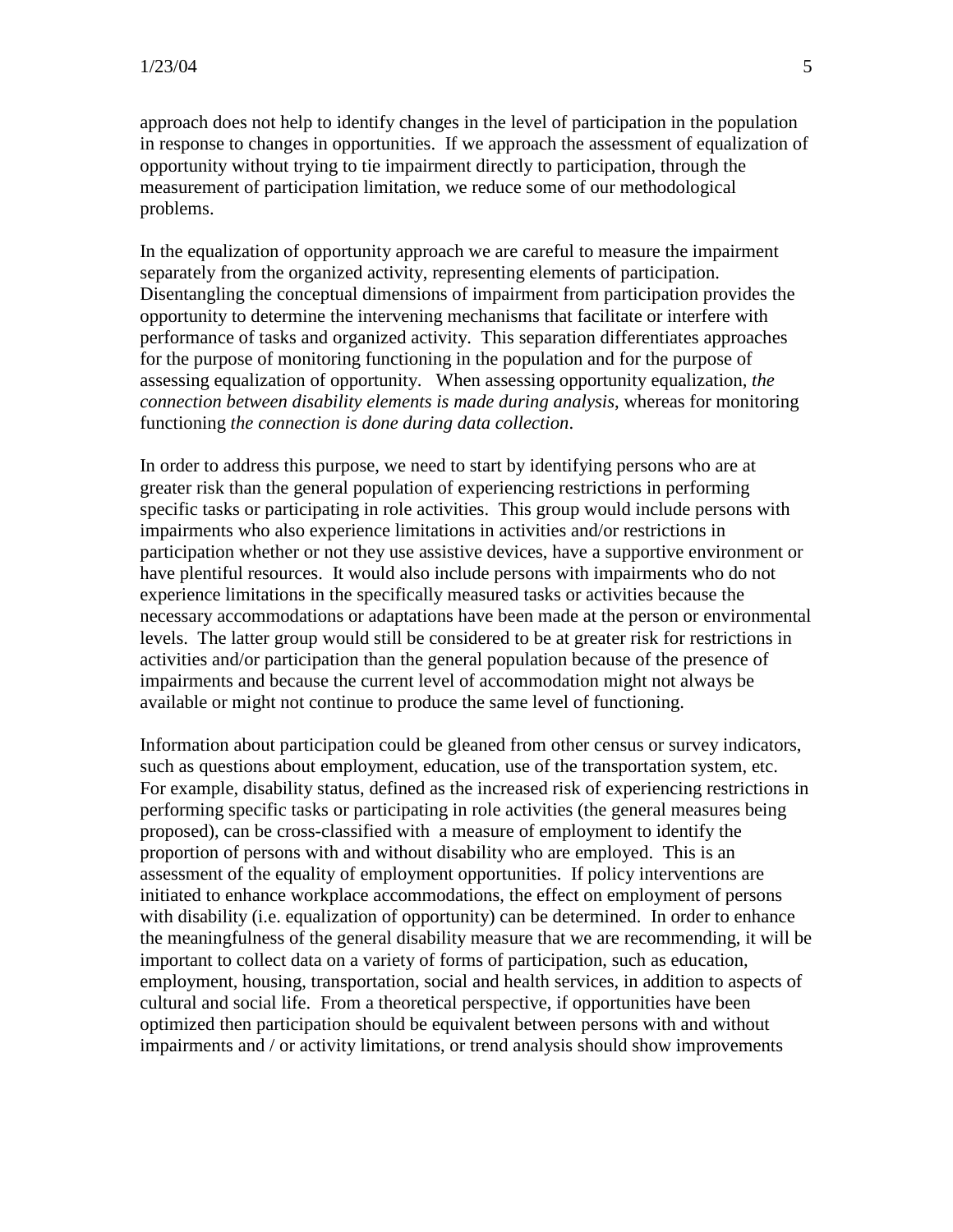among thos[e](#page-5-0) with impairments over a period of time<sup>e</sup>. Constraints in the number of participation questions or questions about accommodation in a census may limit the information on participation and restrict documentation of the types of adaptation or accommodation, but these are separate issues from the measurement of disability.

The purpose of assessing equalization of opportunities requires measurement of the presence of impairments and willful action limitations, measures with reasonable international comparability that are feasible to implement for the majority of the population via a small set of questions. Since one feature of this approach is identification of a large subpopulation, additional modules and extended survey sets could be used in conjunction with the general measure to further subdivide the population into groups of particular interest. Thus, the purpose of assessing equalization of opportunities meets the criteria for relevance and feasibility of implementation using a small set of questions that possess the most promise for internationally comparable results. As with the other purposes discussed above, there will be challenges in implementing this approach. What is missing from this approach is information about the possible mechanisms that facilitate or impede participation. Some elements of those mechanisms could be included in extended survey sets, such as use of assistive devices and access to personal assistance. Other mechanisms that are related to the physical and social environment are still in conceptualization stages and are not ready for use, although conceptual models such as the ICF indicate their appropriateness. Some mechanisms, such as programs that provide financial benefits, may be culturally specific but could be built in where appropriate.

#### *Summary*

We are proposing the assessment of equalization of opportunity as the purpose for the first general disability measure to be developed by the WG. This purpose meets the criteria of relevance and feasibility of implementation internationally. Benefits of choosing this purpose include identification of a broad subpopulation, which can be further described using detailed information obtained via extended survey sets. The extended survey sets can be administered as part of the same data collection activity or as part of a follow-up study where the questions used to identify the subpopulation are used as screeners. As stated earlier, it is imperative to recognize that the general disability measure developed to suit our proposed purpose may not suit other purposes. Nor will it provide a comprehensive assessment of disability or identify the "true" disabled population. Methodological challenges will affect our ability to capture all persons with characteristics of relevance (see Transition to Measurement Appendix for additional discussion of this topic). The WG must be aware of the limitations that accompany the proposed purpose and its operationalization in order for outcomes to be meaningful and comparable.

<span id="page-5-0"></span>e Levels of functioning, as determined by questions such as that used in the NHIS, should also increase, but changes might be harder to demonstrate and measuring participation separately from impairment states has the potential of being more internationally comparable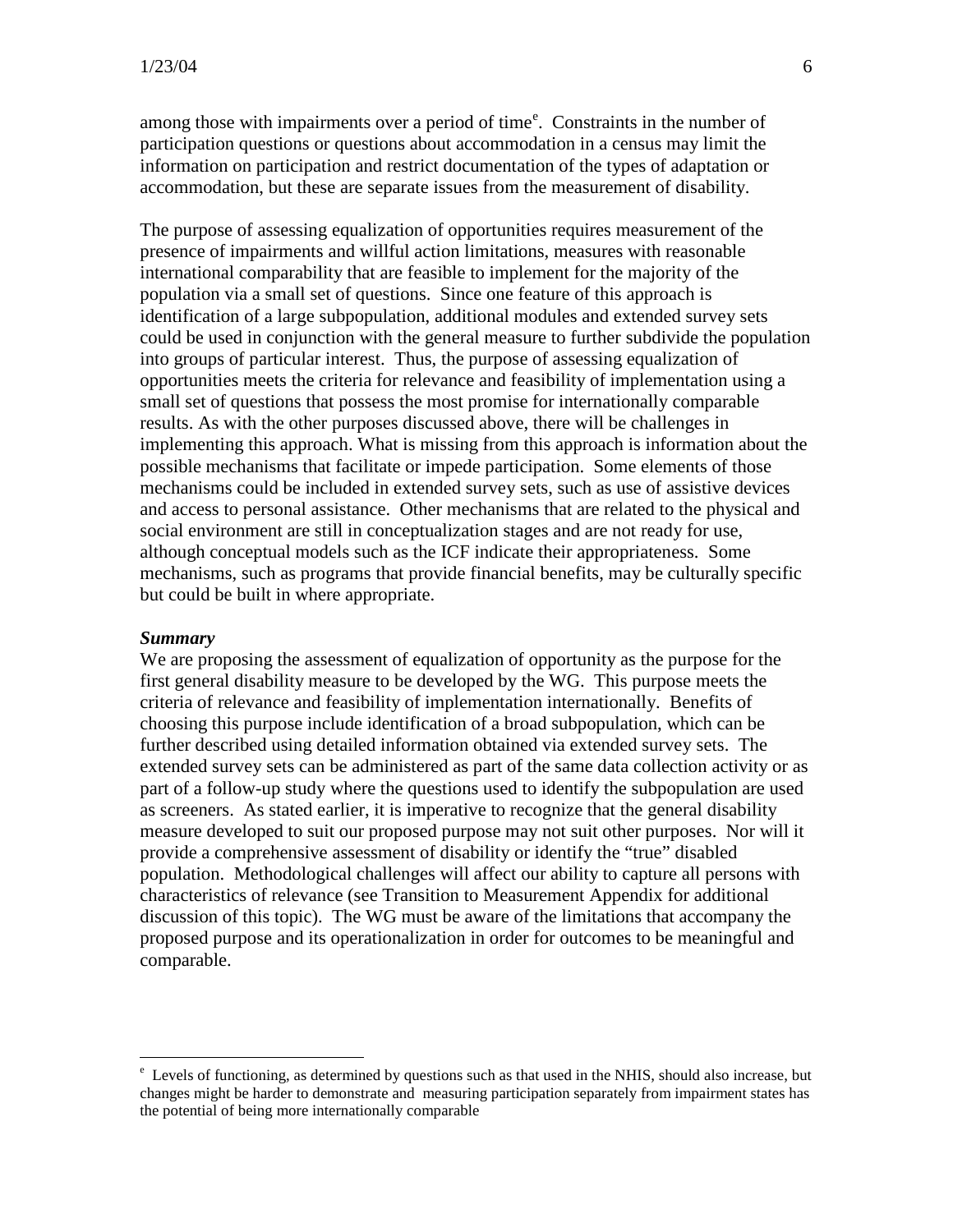# *Glossary of ICF definitions*

<sup>1</sup> **Functioning** - In the ICF, functioning is an umbrella term encompassing all body functions and structures, activities and participation. The term demotes positive aspects of the interaction between an individual (with a health condition) and that individual's contextual factors (environmental and personal factors) (ICF, p.3, 212).

 $2$  **Participation** – A person's involvement in a life situation. It represents the societal perspective of functioning (ICF, p.14).

<sup>3</sup> **Impairment** – Problem in body function or structure as a significant deviation or loss (ICF, p.12).

<sup>4</sup> **Environment** - The external or extrinsic world that forms the context of an individual's life. Environmental factors make up the physical, social, and attitudinal environment in which people live and conduct their lives. These factors are external to the individual and can have a positive or negative influence on the individual's performance as a member of society, on the individual's capacity to execute actions or tasks, or on the individual's body function or structure (ICF, p.16).

<sup>5</sup> **Body functions** – the physiological functions of body systems, including psychological functions. "Body" refers to the human organism as a whole, and this includes the brain. Hence, mental (or psychological) functions are subsumed under body functions. The standard for these functions is considered to be the statistical norm for humans. (ICF short version, p.190)

<sup>6</sup> **Body structures** – the structural or anatomical parts of the body such as organs, limbs and their components classified according to body systems. The standard for these structures is considered to be the statistical norm for humans. (ICF short version, p.190)

<sup>7</sup> **Activity** - the execution of a task or action by an individual. It represents the individual perspective of functioning. (ICF short version, p.190)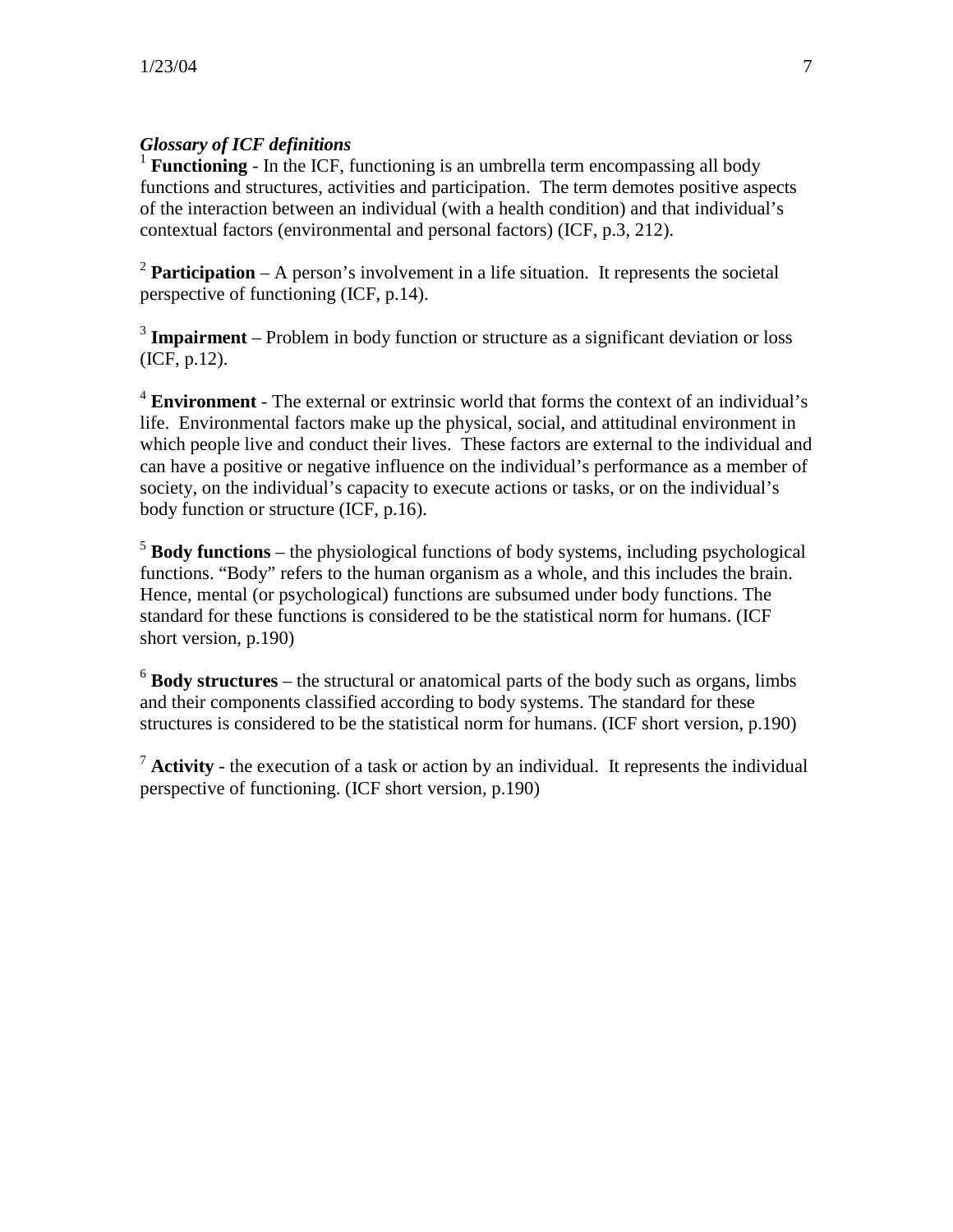## *Transition to Measurement Appendix: Conceptualization, Operationalization and Measurement*

"The interrelated steps of conceptualization, operationalization and measurement allow researchers to turn a general idea for a research topic into useful and valid measurement in the real world. An essential part of this process involves transforming the relatively vague terms of ordinary language into precise objects of study with welldefined and measurable meaning (Babbie, 2001)."[f](#page-7-0) This is the process we are developing as we move from the conceptualizations of the ICF model to the measurement of those concepts in a general way in a census or survey context. The ICF model has provided us with the conceptualizations of disability, body structure and function, activity and participation, and environment. The classification scheme itself has provided an abundance of categories representing empirical reality which can be considered a form of operationalization of the concepts. The piece that is missing is the measurement instrument, which will either utilize those categories directly or provide a link with other possible components that can be conceived to provide an empirical representation of the concept in question.

The following charts depicts the general model of transition from concept to observation, and the relationship of the ICF Model and classification scheme to that general model . Figure 1 shows the basic process of moving from a conception to a measure and finally a scale or index that represents the concept empirically.



# General Transition from Conceptual Model to Empirical Measurement

#### Figure 1

<span id="page-7-0"></span><sup>&</sup>lt;sup>f</sup> Babbie E: *The Practice of Social Research*, 9<sup>th</sup> Edition, Wadsworth/Thomson Learning, Belmont, CA, 2001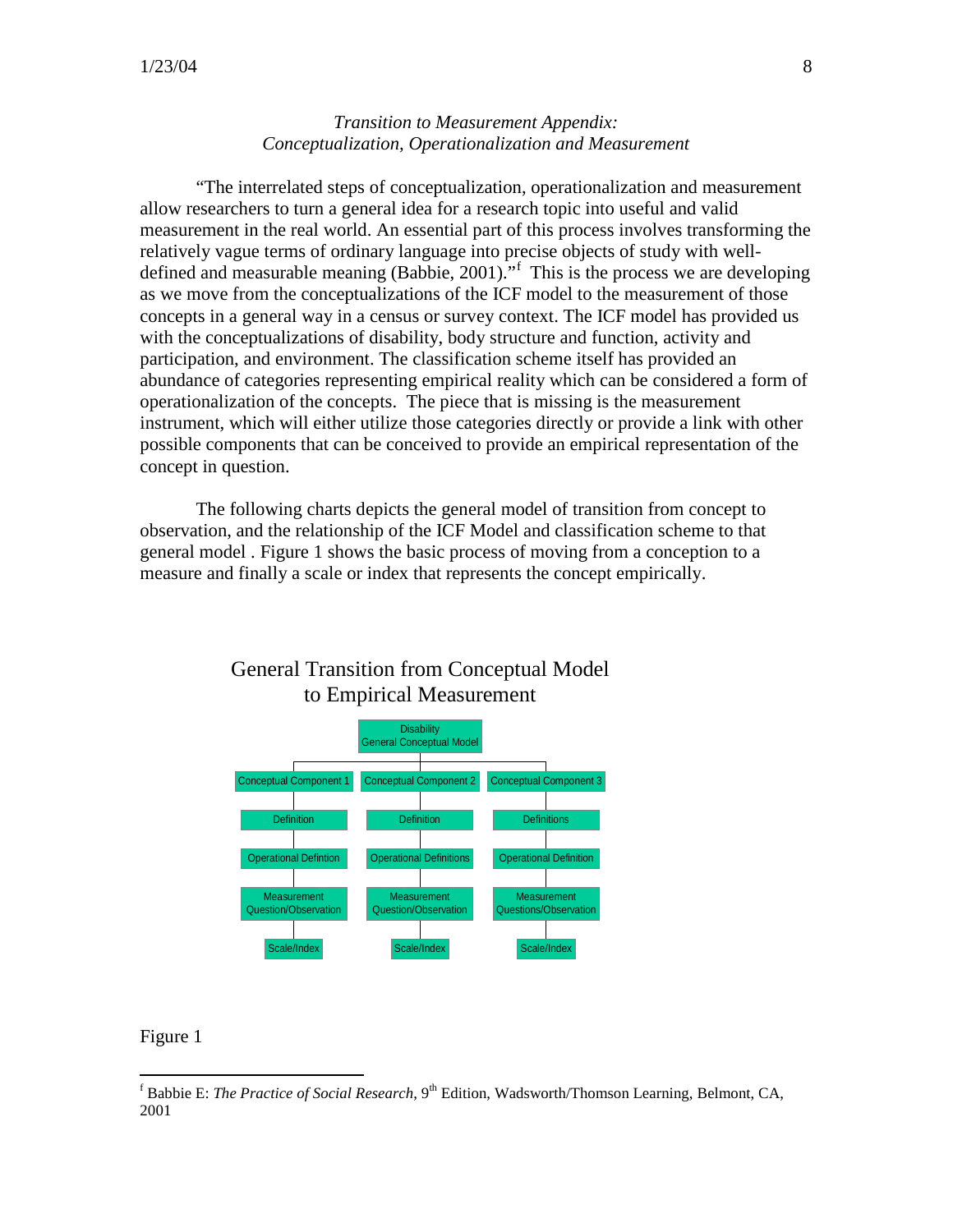# Transition from Conceptual Level to Observational Level Using the ICF



Figure 2

Figure 2 shows what components of the general model of translation from concept to empirical reality are captured by the ICF. The ICF model and classification scheme as it is currently constructed provides component concepts of the model, general definitions of those components as well the universe of domains that make up those components. It also provides operationalization categories or what can be interpreted as empirical representations associated with the domains for all the components of body function and structure, activity and participation and environmental factors. The ICF does not indicate the measurement questions or other possible methods of evaluation of the empirical representations, nor does it provide a way to combine the measures to create a scale or index that can be used in analysis as a representation of the combined empirical elements used to reflect the particular domain.

#### **Measuring Impairment**

In the ICF, impairment is identified as "problems in body structure or function as (sic) a significant deviation or loss." There are a total of 16 chapters or domains of body structure and function that have been identified, with each chapter or domain representing numerous functions or structures, for example Chapter 2 – Sensory function and pain – represents approximately 19 subheadings each of which is further subdivided. To represent the complete domain would require at a minimum a measure or question about each subheading. At this point there is no approximation of such a complete measurement of impairment as it is operationalized by the ICF. Even if there were, the restriction in the number of questions dictated by the census or survey format of data collection would preclude inclusion of all but a basic minimum.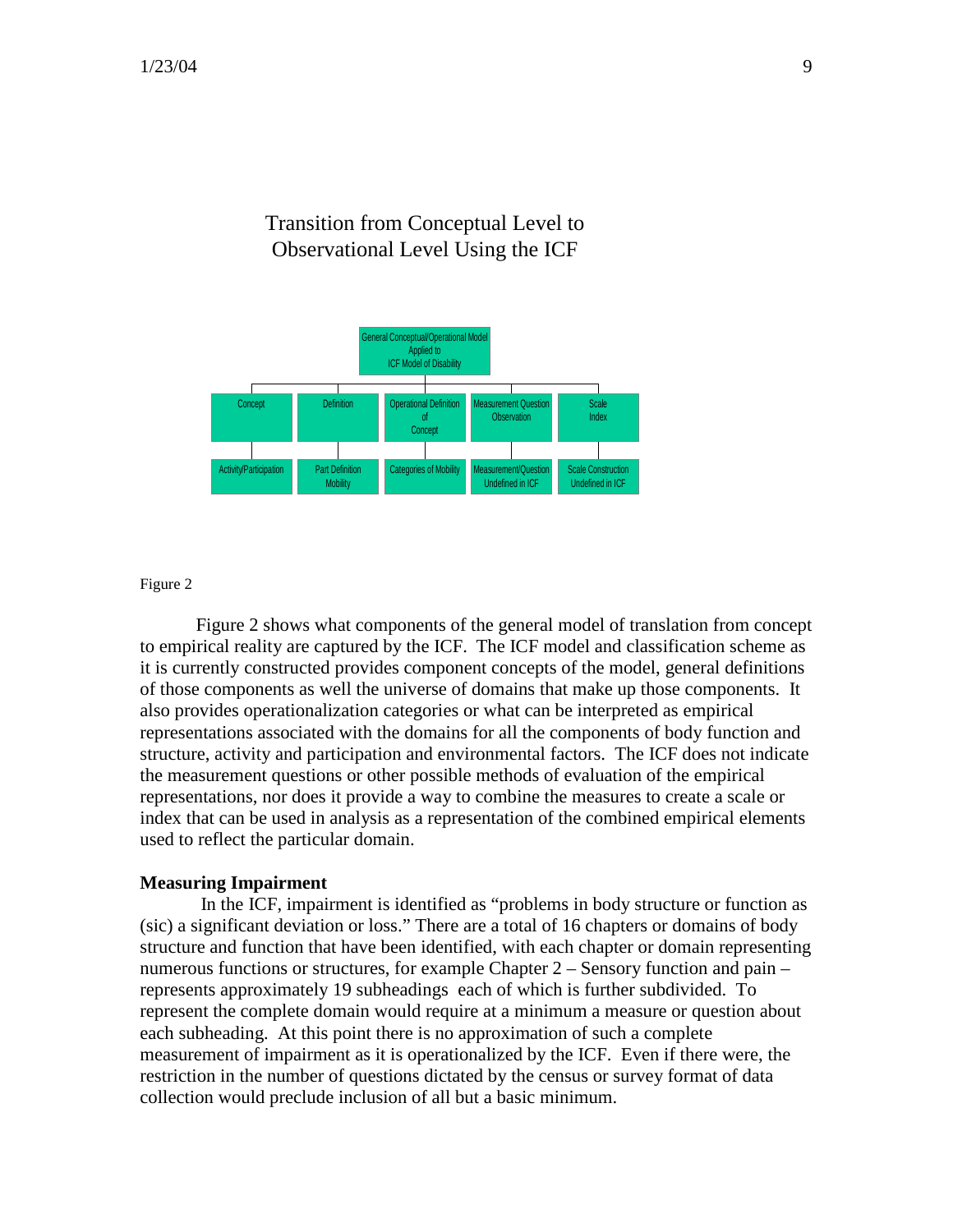Prior to the ICF model and classification scheme, impairment was most commonly represented in surveys in terms of sensory loss, loss of body parts, indicators of disease categories and symptoms (such as paralysis) or indication of "impairment" or "disability" without specific reference to the nature of the structural or functional loss. Even the complete WHODAS II, which was developed to implement the ICF, does not address the measurement of body structure and function any more completely than has been done previously before the development of the classification. The first gap in measurement needing attention, then, is related to body structure and function. What elements of body function and structure are most relevant to the relationship between the person and the environment that they would be considered impairments or to somehow contribute to the experience of disability? For measurement purposes are there a core group of body function or structure elements that need to be included in census or survey data collection. In this instance we have a very limited number of questions in general use that represent only a small portion of the body function and structure components of the model.

> Transition from the Empirical Representation to the Measurement at the Observational Level



#### Figure 3

Figure 3 shows the variety of levels of measurement that are available to provide information about activities and participation. Unlike body structure and function categories which can be represented as present or not present and expanded by an indication of the level of severity when the problem is present, human activity is much more difficult to capture and exists at several levels of complexity. Some of the nature of that complexity is demonstrated in figure 3.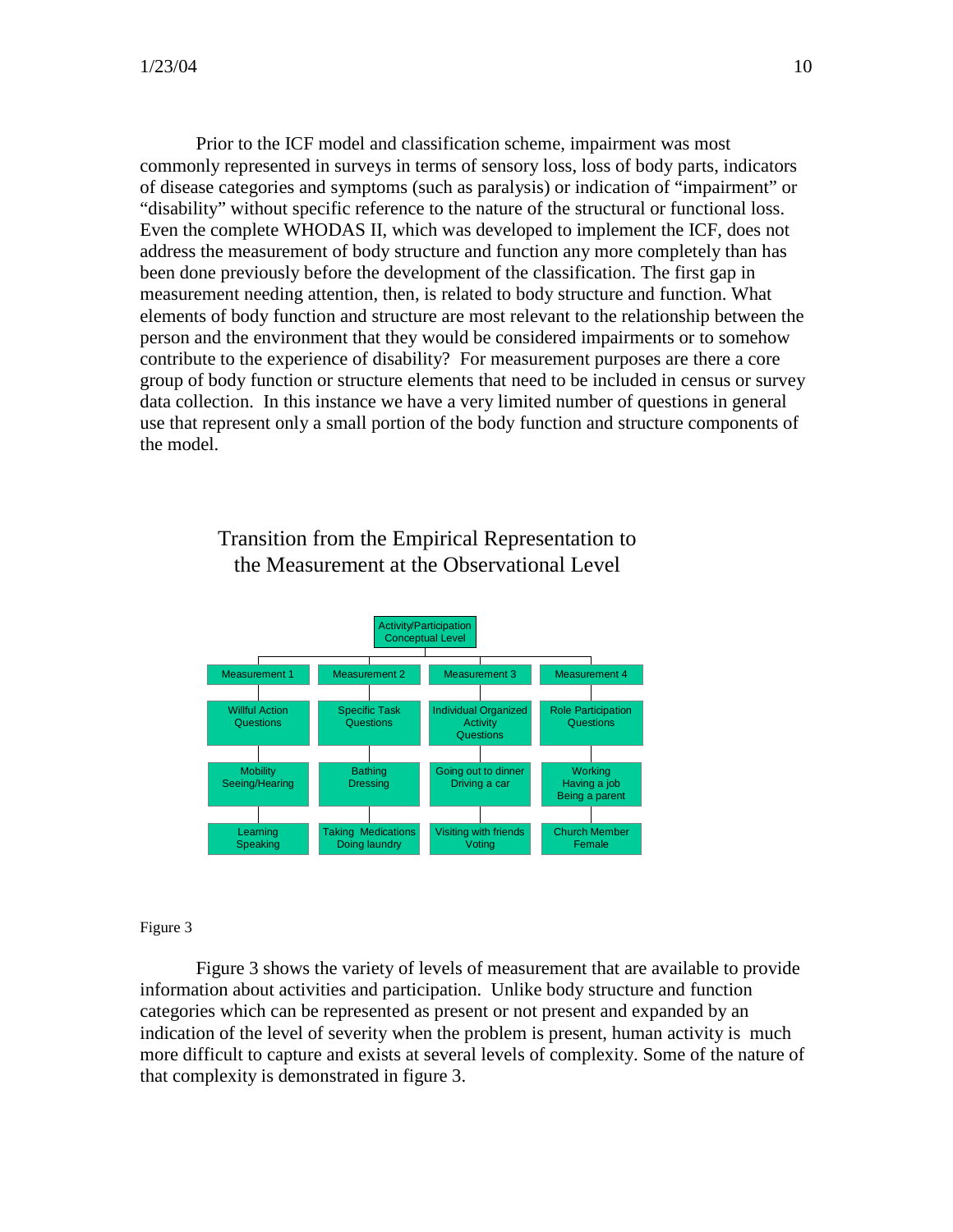### **Measuring Activity and Participation**

In contrast with the measurement of impairment, there are extensive sets of questions and a variety of approaches to questions that reflect the components of activity and participation. There are at least three levels of measurement when applied to the experience of the individual with an impairment or health problem that are elaborated in the ICF. At a very basic level, the ICF provides a detailed classification of activity at an action level, such as within the domain of mobility, where categories are defined on the basis of movements designed to change body position or location, such as bending, standing, sitting, etc. This domain also includes categories associated with carrying objects, using the hands for grasping, propelling the body on land or in the water. These activities can be conceptualized as measuring basic *willful actions*, or movement of bodily parts in a deliberate, intentional process to accomplish a physical objective, such as threading a needle. A more complicated level of measurement that goes beyond the coordination of bodily movement in a organized way is represented by the *specific task*, in which the individual is motivated to combine physical movement, intellectual activity, and use of assistive devices in an organized process in order to reach a recognized end. So for example, an individual would use what body functions and intellectual capacity necessary in order to dress themselves to go out.

At the most complicated level of mobility, the individual would be involved in an o*rganized activity* the most complicated level of measurement provided by the Activity domain of the ICF and would represent the ongoing willful action and specific task completion necessary to accomplish elements of an ongoing role. A particular quality of an organized activity is that it involves not just the person in question, but requires negotiating interaction with other people at some level or reflects the accepted custom of the social system that the culture has developed. Chapters 6 and 7, and particularly chapters 8 and 9 of the ICF, give extensive examples of organized activities that are representations of various components of participation via role elements. But even the area of mobility would provide an example which would be the management of a motor vehicle or the use of public transportation. Personal use of a motor vehicle requires coordination of visual and physical activities, and necessary attention to laws about stopping and starting to move the vehicle and geographic familiarity with the area in order to maneuver the vehicle from point A to point B.

Ascertaining that an individual is capable of completing a willful action gives no information about their ability to participate in an organized activity, but participation in an organized activity does imply that the person was capable of some form of willful action and specific task completion, so the levels of measurement identified here do reflect a crude hierarchy.

There is one further piece of information that can be derived from survey measurement that will shed light on categories of the concept of Participation elaborated in Chapters 8 and 9 of the ICF. General censuses and surveys frequently collect data on role behavior such as whether one holds a job, is seeking a job, has left a job and the nature of that work, part time or full time, remuneration and in some instances the type of work and characteristics of the organization . They also identify whether or not the individual is